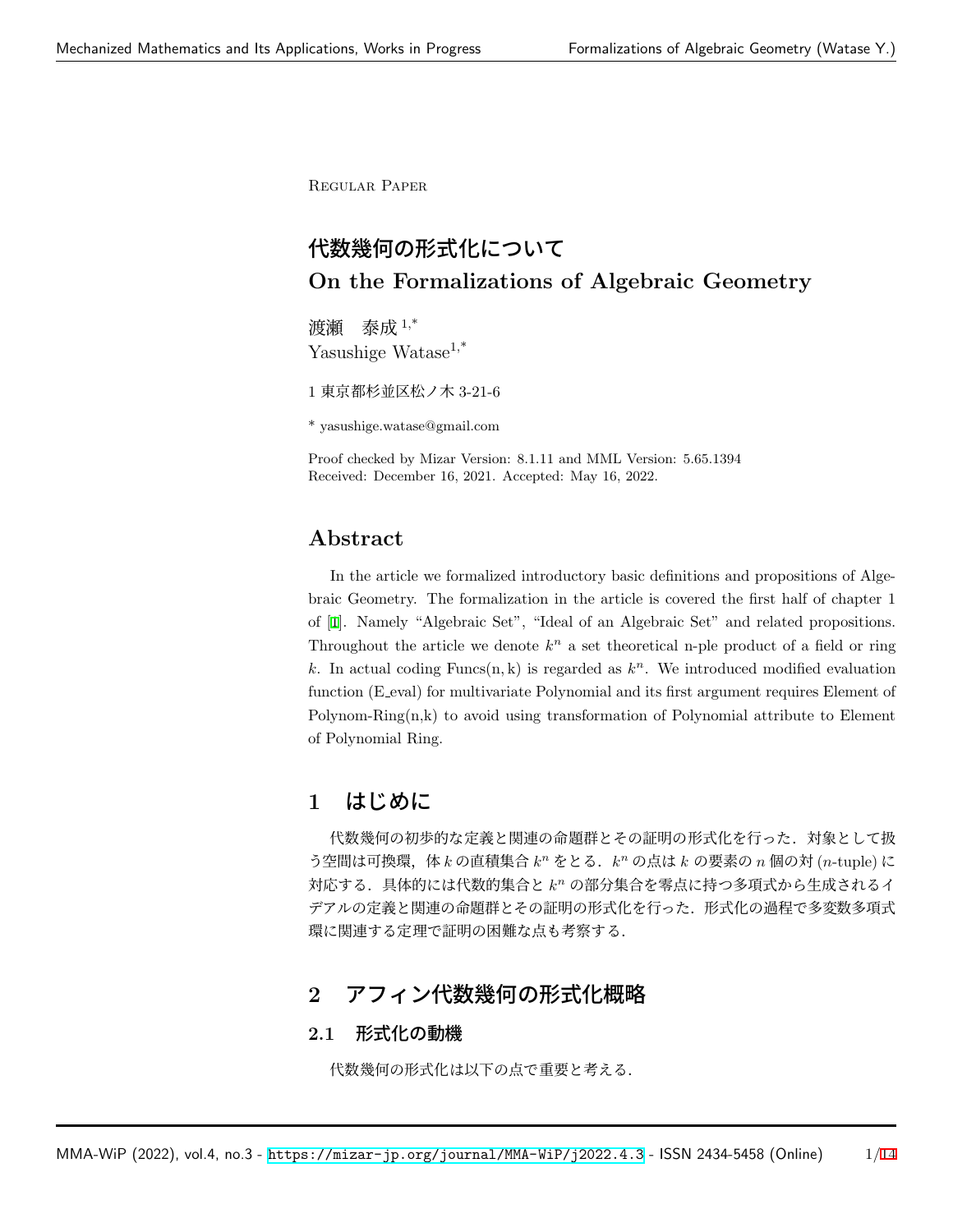- i) Mizar ライブラリに未だ形式化されていない.
- ii) 可換代数の具体的応用例を与え,また可換代数論,多項式環の命題群の形式化
- iii) 楕円曲線論も代数曲線の例であり,代数幾何の形式化が符号理論,学習理論など工 学的分野で応用される事が期待される.
- iv) 他の証明検証システムでは ISABEL によるスキーム論が形式化されている [\[2](#page-6-1)]. 本 稿ではより具体性のある古典的代数幾何を題材に形式化を行い応用し易いライブラ リ構築を目指す.

## **2.2** 形式化の範囲

#### **2.2.1** 対象となる空間

幾何として対象となるのはアフィン空間であり, 体 *k* に対し,アフィン空間として  $k^n$ をとり理論を展開する.*k <sup>n</sup>* をベクトル空間とみて *GL*(*n, k*) の作用と *k <sup>n</sup>* とベクトルの平 行移動の合成を変換群とする幾何である.本形式化ではアフィン幾何に関連する内容には 触れず, 単なる *k* の要素の n 個の対 (n-tuple) の集合として形式化を進める. 従ってベク トル空間を要求しないので *k* は体である必要はなく, 可換環で成り立つ定理は *k* は可換環 としている.*n* 個の対 *n*-tuple は *n → k* として形式化する.これは n 変数多項式への代入 との親和性を優先した.全空間 *k <sup>n</sup>* はすべての *n → k* となり Funcs(*n, k*) により形式化し た.一方既存 *MML* で数ベクトル空間 n-VectSp overk は [\[3](#page-6-2)] に於いて定義,形式化され ている.しかしながら n-VectSp overk の点は Seg *n → k* で形式化され *k <sup>n</sup>* の *n*-tuple と 0 を基点とする, しないの食い違いがあり効率よく既存線形空間論のライブラリからの結 果が利用できない.

#### **2.2.2** 形式化の項目

- i) 代数的集合
- ii) 既約な代数的集合
- iii) i),ii) に付随した命題群の形式化

形式化の過程で認識された困難な点は後述し考察を加える.

#### **2.2.3** 形式化の底本選定

本形式化で参考,底本とした教科書は

- i) Fulton の教科書「代数曲線」[\[1](#page-6-0)]
- ii) 秋月康夫,中井喜和,永田雅宜の教科書「代数幾何学」[\[4](#page-6-3)]

Fulton の教科書 i) は世界的に定評があり ii) は i) の構成と重なり, 証明の細部の省略も 少なく i) の参考書として利用できる.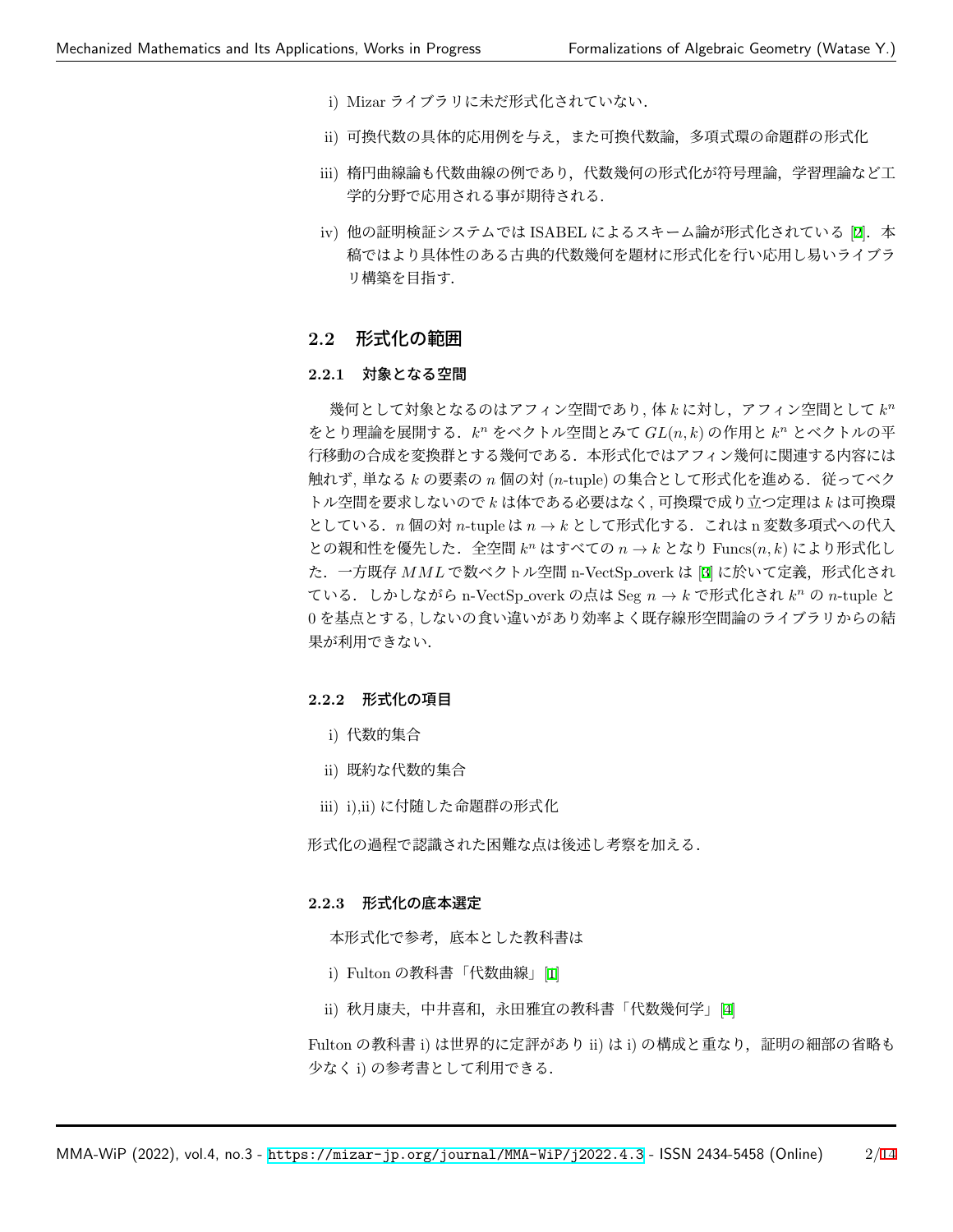### **2.3** 形式化の実際

#### **2.3.1** 多項式の零点集合**,** 多項式の集合の共通零点の形式化

一変数の多項式の零点集合は *Roots* として POLYNOM5:def 10 で形式化されている が,*n* 変数の多項式に対応するように拡張し新規に定義した.

**Listing 1. ALGGEO<sub>-1</sub> - def 6** 

**definition** *::Zero set of f* **let** R,n; **let** f **be** Polynomial **of** n,R; **func** Roots(f) −*>* Subset **of** Funcs(n,[#]R) **equals**  $\{x \text{ where } x \text{ is Function of } n, R : \text{eval}(f, x) = 0. R\};$ **end**;

> この関数によって以下の多項式の集合 *S* に対する共通零点集合,即ち *S* の要素すべて に零点となる点を共通零点すべてを定義する.この定義の形式化には関数 Zero を導入し て *S* の要素の共通零点定義することから始める.

**Listing 2.** ALGGEO<sub>-1</sub> - def 7

**definition** *::Zero set of S ={F1,F2,...Fn}* **let** R,n,S; **func**  $\text{Zero}(S) \longrightarrow$  Subset **of** Funcs $(n, \lvert \# \rvert R)$  **equals** *:: ALGGEO 1:def 7* meet *{*Roots(f) **where** f **is** Polynomial **of** n,R : f in S*}*; **end**;

> 関数 Zero では,任意の *S* の要素 *x* : *n → k* で多項式の集合 *F* の要素を評価しているが, Polynomial of n*,* k が *S* に属するという条件で言い換えている.多項式環 *k*[*X*1*, X*<sup>2</sup> *. . . Xn*] の要素は Mizar での属性は Polynomial of n*,* k ではなく Element of Polynom-Ring(n*,* k) となる.Element of Polynom-Ring(n*,* k) 属性のままで計算する場合 Polynomial 属性を 引数にとる既存評価関数 eval は利用できず不便なので, Element of Polynom-Ring 属性 を引数にとる評価関数 E eval を導入しておく.

**Listing 3.** ALGGEO<sub>-1</sub> - def 4

**definition let** n **be** Ordinal, L **be** right zeroed add−associative right complementable well−unital distributive **non** trivial doubleLoopStr; **let** f **be** Element **of** Polynom−Ring (n,L),x **be** Function **of** n,L;  $func$  E\_eval( $f$ ,x)  $\rightarrow$  Element of L means *:: ALGGEO 1:def 4* **ex** p **be** Polynomial **of** n,**L st**  $p = f$  **& it** = eval(p,x); **end**;

> このように Element of Polynom-Ring(n*,* k) 属性に対応した定義だと有限の多項式の 列 *F* に対する評価も以下のように定義可能となる.

|  | <b>Listing 4.</b> ALGGEO <sub>-1</sub> - def 5 |  |  |  |
|--|------------------------------------------------|--|--|--|
|--|------------------------------------------------|--|--|--|

| definition                                                                  |
|-----------------------------------------------------------------------------|
| let $R_{n}$ , $F_{n}$                                                       |
| func $E_{eval}(F,x) \rightarrow$ FinSequence of the carrier of R means      |
| $\therefore$ ALGGEO <sub>-1</sub> :def 5                                    |
| dom it = dom F & for i be Nat st i in dom F holds it $i = E$ -eval(F/.i,x); |
| end:                                                                        |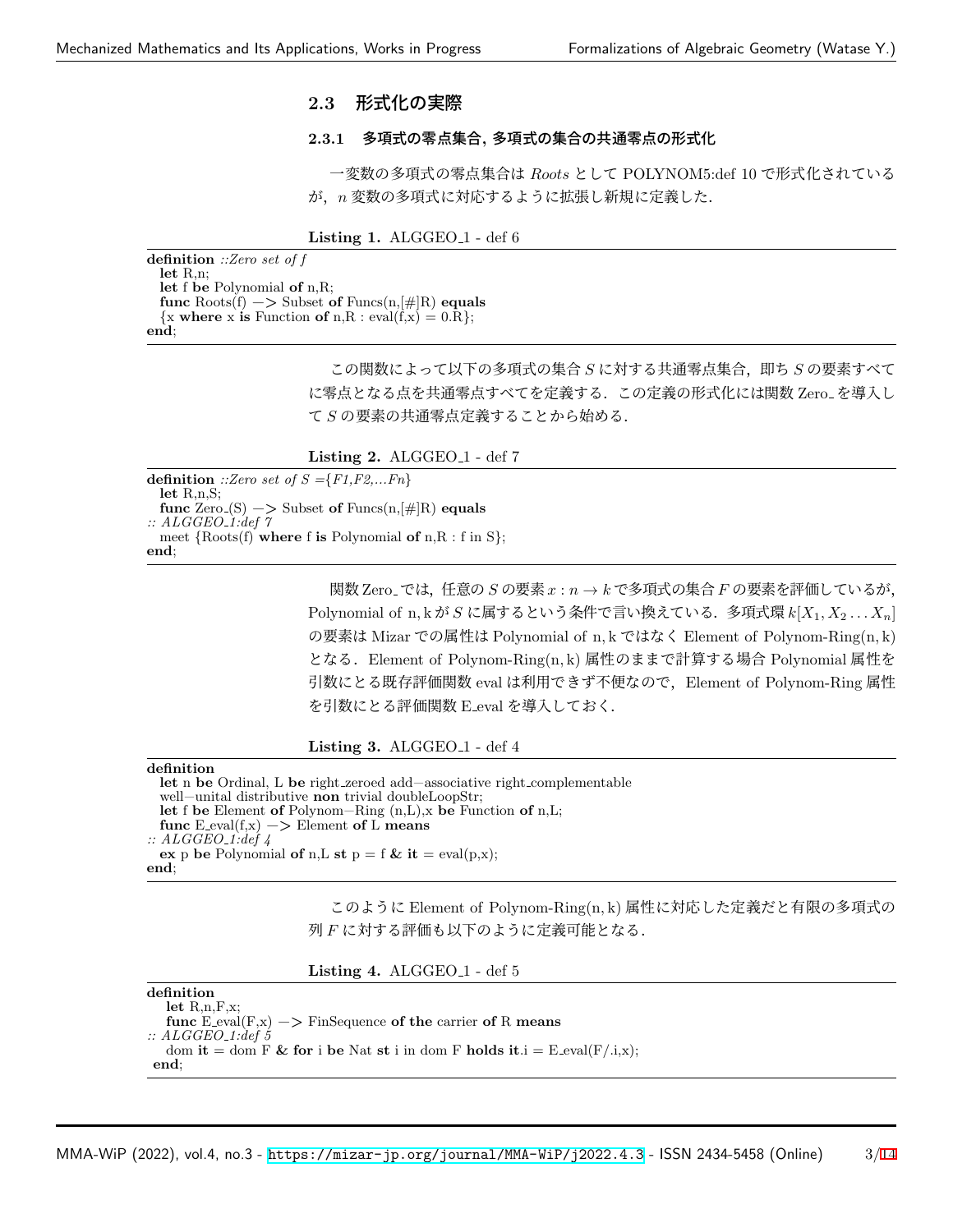多項式環の要素の属性で共通零点集合の定義を言い換えると以下の通りである.

#### 定理 **1**

 $Zero(S) = \{x \in k^n | \forall f$ (element of Polynomial Ring)  $\land f \in S$ ,  $E$ <sub>-</sub> $eval(f, x) = 0$ .*R* $}$ 

#### **2.3.2** 代数的集合

定義 **1** *k* を体とし,*k <sup>n</sup>* の部分集合 *V* が *n* 変数多項式環 *k* [*x*1*, x*<sup>2</sup> *. . . xn*] の有限個の部分 集合 *S* = *{F*1(*x*1*, x*<sup>2</sup> *. . . xn*)*, · · · Fr*(*x*1*, x*<sup>2</sup> *. . . xn*)*}* の要素 *F<sup>i</sup>* 達の共通零点となるとき *V* を 代数的集合という.

*k <sup>n</sup>* の部分集合が代数的集合であるという述語は以下の attr と mode を用いて形式化 した. attr zero\_points\_derived は点集合が零点から由来した集合であるという性質を記述 し,代数的集合は零点由来の集合を表すものとして mode で定義した.

**Listing 5.** ALGGEO 1 - Th.16

**definition let** R,n; **let** IT **be** Subset **of** Funcs(n,[#]R); **attr** IT **is** zero points derived **means** *:: ALGGEO 1:def 8* **ex** S **be non** empty Subset **of** Polynom−Ring(n,R) **st** IT = Zero (S); **end**; registration **let** R,n; **cluster** zero points derived **for non** empty Subset **of** Funcs(n,[#]R); **end**; **definition let** n,R; **mode** Algebraic Set **of** n,R **is** zero points derived **non** empty Subset **of** Funcs(n,[#]R); **end**;

### **2.3.3** 零点集合の性質

零点集合の性質として命題群が証明される.以下はその例である.

### 命題 **1**

 $∀f, g ∈ R[x_1, x_2, \ldots x_n],$  Zero<sub>-</sub> $(fg) =$  Zero<sub>-</sub> $(f) ∪$  Zero<sub>-</sub> $(g)$  *holds.* 

Mizar での形式化は,

**Listing 6.** ALGGEO 1 - Th.21

**theorem** *:: ALGGEO 1:21* **for** R **be non** degenerated domRing, f,g **be** Polynomial **of** n,R **holds**  $Zero({f*'g}) = Zero({f}) \ \sqrt{Zero({g})};$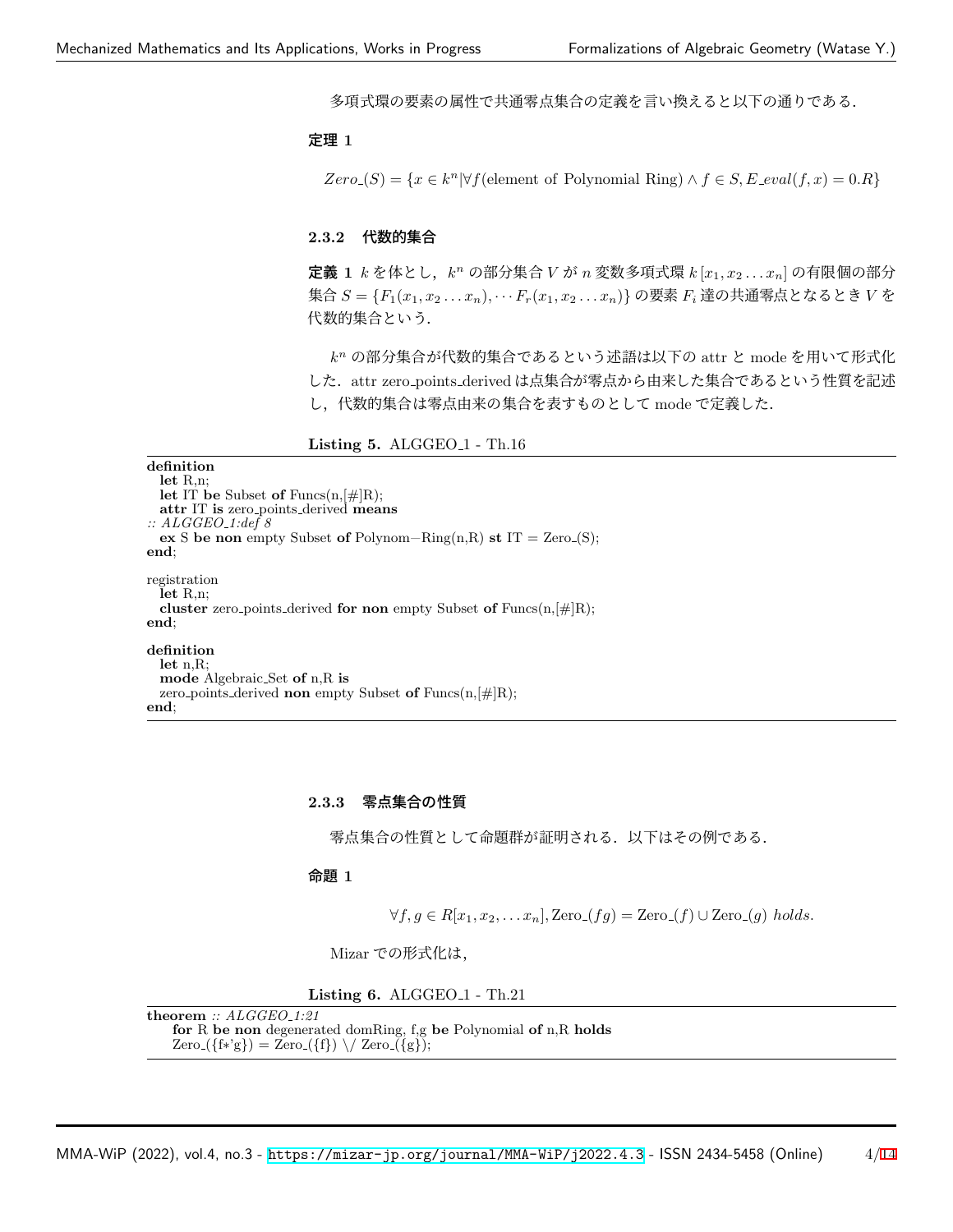#### 命題 **2**

 $\forall a = (a_1, a_2, \dots, a_n) \in R^n$ , Zero ({ $x_1 - a_1, x_2 - a_2, \dots, x_n - a_n$ }) = a *holds.* 

Mizar での形式化は,

**Listing 7.** ALGGEO 1 - Th.24

**theorem** *:: ALGGEO 1:24* for a be Function of n,R holds Zero (polyset(a)) =  $\{a\}$ ;

> ここでは *{*x<sup>1</sup> *−* a1*,* x<sup>2</sup> *−* a2*, . . . ,* x<sup>n</sup> *−* an*}* を polyset(a) と関数化してしまっているが, 要素 *x<sup>i</sup> − a<sup>i</sup>* は以下の HILBASIS : def3 で定義されている単項式 1 1 [\[5](#page-6-4)] を利用して形式 化を行った.

**Listing 8.** ALGGEO 1 - def.10

#### **definition let** n,R; **let** a **be** Function **of** n,R, i **be** Element **of** n; **func** wpoly(a,i) −*>* Element **of** Polynom−Ring(n,R) **equals** *:: ALGGEO 1:def 10*  $1.1(i,R) - (a.i)*1.(n,R);$ **end**;

### **2.3.4** *k <sup>n</sup>* の部分集合のイデアルの形式化

定義 **2** *k <sup>n</sup>* の部分集合 *X* をとり,*X* のすべて点でゼロとなる多項式全体を *I*(*X*) と定義 し *X* のイデアルと称す.

この形式化は以下の様にの通り *X* のすべて点でゼロとなる多項式全体に対応付ける関 数 Ideal を定義することによる.

**Listing 9.** ALGGEO 1 - def.11

**definition** ::*Ideal of X c= Funcs(n,R)*; **let** R, n, X; **func** Ideal X −*>* **non** empty Subset **of** Polynom−Ring(n,R) **equals** :Def11:  ${$  **f where f is** Polynomial **of**  $n, R : X \subset R$  Roots(f)};

> *I*(*X*) は多項式環のイデアルになることが示され「*X* のイデアル」と呼ばれる所以で ある.

#### **2.3.5** 既約**/**可約な代数的集合

代数的集合に既約・可約の概念を以下のように定義する.はじめに可約を定義し,そ の否定により既約を定義する.

定義 **3** *k <sup>n</sup>* の代数的集合 *V* が可約であるとは代数的集合 *V*1*, V*<sup>2</sup> が存在し *V*<sup>1</sup> *neqV*<sup>2</sup> *∧ V* = *V*<sup>1</sup> *∪ V*<sup>2</sup> をみたすときをいう.*V* が可約でないとき既約という.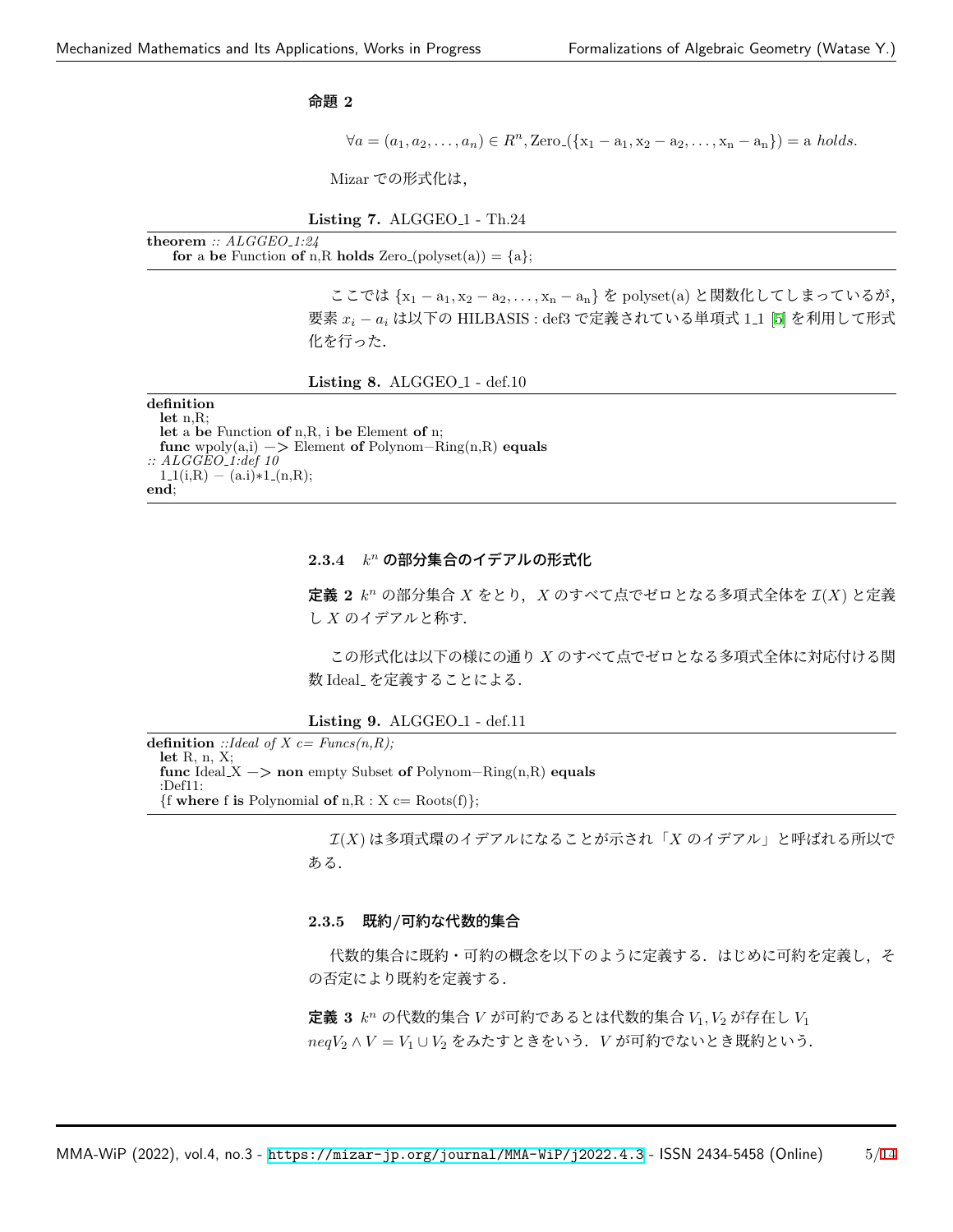### 2.3.6 関数 Zero\_ と関数 Ideal\_ の相互作用

関数 Zero\_ と関数 Ideal\_ を用いた命題群が証明される.

命題 **3** *X, Y ⊂ k <sup>n</sup>, S ⊂ k*[*x*1*, x*<sup>2</sup> *. . . xn*]*, V* を *k <sup>n</sup>* の代数的集合とする.この時以下が成立 する.

- *1.*  $X \subset Y \Rightarrow \text{Ideal}_Y \subset \text{Ideal}_X$ ,
- 2. Ideal  $(\emptyset) = k[x_1, x_2, \ldots, x_n],$
- *3.* (0) ⊂ Ideal<sub>-</sub> $(k<sup>n</sup>)$ *,*
- *4.* Ideal (Zero (*S*)) *⊃ S,*
- *5.* Zero\_(Ideal\_ $(X)$ ) ⊃  $X$ ,
- 6. Zero<sub>-</sub>(Ideal<sub>-</sub>(Zero<sub>-</sub> $(S$ ))) = Zero<sub>-</sub> $S$ *,*
- $7.$  Ideal  $(Zero_{\text{-}}(\text{Ideal}_{\text{-}}(X))) = \text{Ideal}_{\text{-}}X$ ,
- *8.*  $V = \text{Ideal}(Zero\_V)$ *.*

上記命題の項番 3. は *k* が無限体であれば等号が成立する.証明には以下の命題が必要 である.

#### 命題 **4**

*∀f*  $\in$  *k*[*x*<sub>1</sub>*, x*<sub>2</sub> *. . . x<sub>n</sub>*] *∧ f is* non-zero  $\Rightarrow$  ∃*a*  $\in$  *k*<sup>*n*</sup> *st f*(*a*)  $\neq$  0*.k* 

命題 4. の証明は MML ライブラリーの既存定理から導出は今のところ成功していな い.既存の多項式の評価関数では証明が出来ない.次節でこの問題を考察する.

## **3** 多変数多項式の評価関数について

前節で取り上げた命題 4. の証明を難しくしている点を解説する.まずは問題を単純化 し問題を考察する.

### **3.1** 問題

命題 **5** *k* を無限個の元を含む体,*f*(*x, y*) を恒等 0 でない *k* 係数 *2* 変数の多項式とする. このとき *f*(*a, b*) *̸*= 0 となる (*a, b*) は無限個存在する.

この証明のスケッチは,  $\lceil f(a, y) \rceil$ が恒等 0 とならない様に  $x = a$  を選ぶ, そうしてでき た k[y] の多項式 *f*(*a, y*) の零点の個数は次数を超えないので有限個よって *f*(*a, b*) *̸*= 0 と なる (*a, b*) は無限個存在する.」

この証明で形式化できない点は *f*(*a, y*) のように不定元を選択して評価することにあ る.*f*(*x, y*) を *k*[*x*][*y*] の多項式と見做すことは可能である. ˆ*fx*(*y*) *∈ k*[*x*][*y*] と表記する. しかしこれを一変数の多項式と考えて eval 関数では k[x] の要素を代入しての評価となる.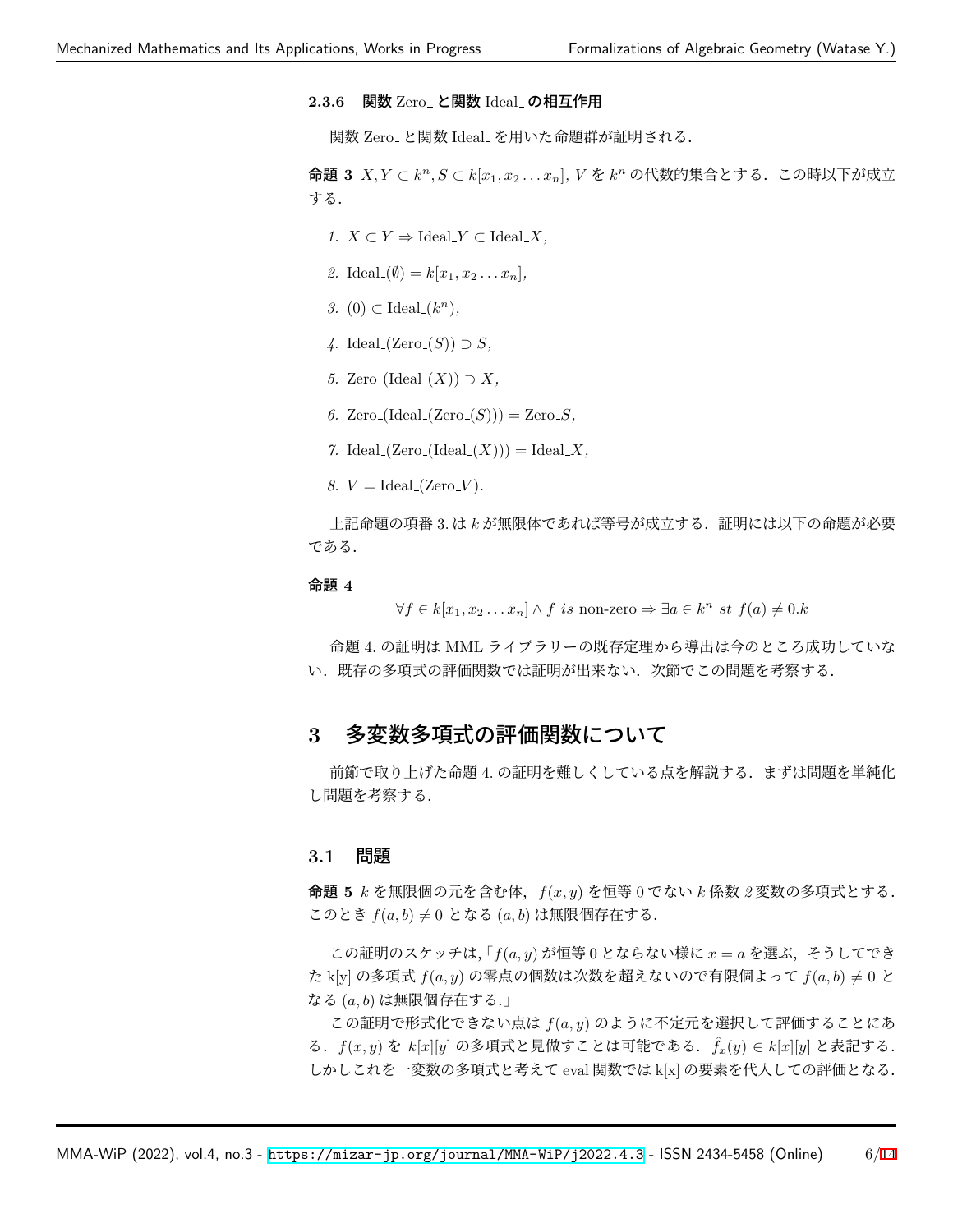係数部分を先 *k* の要素 *a* で eval 関数で評価したものを ˆ*fa*(*y*) と表記すれば,これは *k*[*y*] の要素として *k* の要素で評価される. ˆ*fa*(*y*) を可能にする部分評価関数と言うべきものが 必要である.この部分評価関数と既存関数が両立すること,即ち *f*(*a, b*) = *eval*(*f,*(*a, b*))  $\sum \hat{f}_a(y)$ が等しいことを確かめれば、命題 5. の証明の形式化も現実的となる.

## **4** 今後の形式化

前章で考察した問題の解決が最優先の課題であり、提示した部分評価関数も Bag 演算 を整備して応用のし易い関数として開発することである.Mizar の 40 年の長きにわたる 歴史においてこの多項式の分野は取り扱いづらい分野の一つと思われる. 形式化実績の積 み重ね,汎用性のある有用なライブラリ構築が期待される.代数的集合の既約分解の導入 にはイデアルの分解も関連するので準素イデアル [[6\]](#page-6-5) の続編も必要となる. 代数幾何の形 式化は可換環, 多項式環, ネター空間論にまたがる分野であり MML ライブラリを総動 員し活用しないと形式化でいないので Mizar システムのみならずプログラミング技術も 試される場である.

多項式環自体は具体的な題材であるが扱うには十分複雑な代数構造であることが形式 化を通して工数がかさむことで理解される.より単純な代数構造上の幾何から形式化を進 めるアプローチもある.半群上の幾何, 所謂トロピカル幾何や工程計画問題 [\[7](#page-6-6)] に応用さ れる Max-Plus 代数の形式化を進めるアプローチも今後の考慮したい.

## 参考文献

- <span id="page-6-0"></span>[1] Fulton W. Algebraic Curves. The Benjamin/Cummings Publishing Company; 1969.
- <span id="page-6-1"></span>[2] Bordg A, Paulson L, Li W. Grothendieck's Schemes in Algebraic Geometry. Archive of Formal Proofs. 2021 Mar;[https://isa-afp.org/entries/](https://isa-afp.org/entries/Grothendieck_Schemes.html) [Grothendieck\\_Schemes.html](https://isa-afp.org/entries/Grothendieck_Schemes.html), Formal proof development.
- <span id="page-6-2"></span>[3] Lango A, Bancerek G. Product of Families of Groups and Vector Spaces. Formalized Mathematics. 1992;3(**2**):235–240. Available from: [http://fm.mizar.org/1992-3/](http://fm.mizar.org/1992-3/pdf3-2/prvect_1.pdf) [pdf3-2/prvect\\_1.pdf](http://fm.mizar.org/1992-3/pdf3-2/prvect_1.pdf).
- <span id="page-6-3"></span>[4] Akizuki Y, Nakai Y, Nagata M. Algebraic Geometry. Iwanami Shoten (in Japanese); 1987.
- <span id="page-6-4"></span>[5] Backer J, Rudnicki P. Hilbert Basis Theorem. Formalized Mathematics. 2001;9(**3**):583–589. Available from: [http://fm.mizar.org/2001-9/pdf9-3/](http://fm.mizar.org/2001-9/pdf9-3/hilbasis.pdf) [hilbasis.pdf](http://fm.mizar.org/2001-9/pdf9-3/hilbasis.pdf).
- <span id="page-6-5"></span>[6] Watase Y. On Primary Ideals (in press). Formalized Mathematics. 2021;29(**2**).
- <span id="page-6-6"></span>[7] 小林 正典. Tropical geometry and its application to scheduling problem. 代数幾何学 シンポジウム記録. 2021 jan;(2020):106–114. Available from: [https://ci.nii.ac.](https://ci.nii.ac.jp/naid/120006952786/) [jp/naid/120006952786/](https://ci.nii.ac.jp/naid/120006952786/).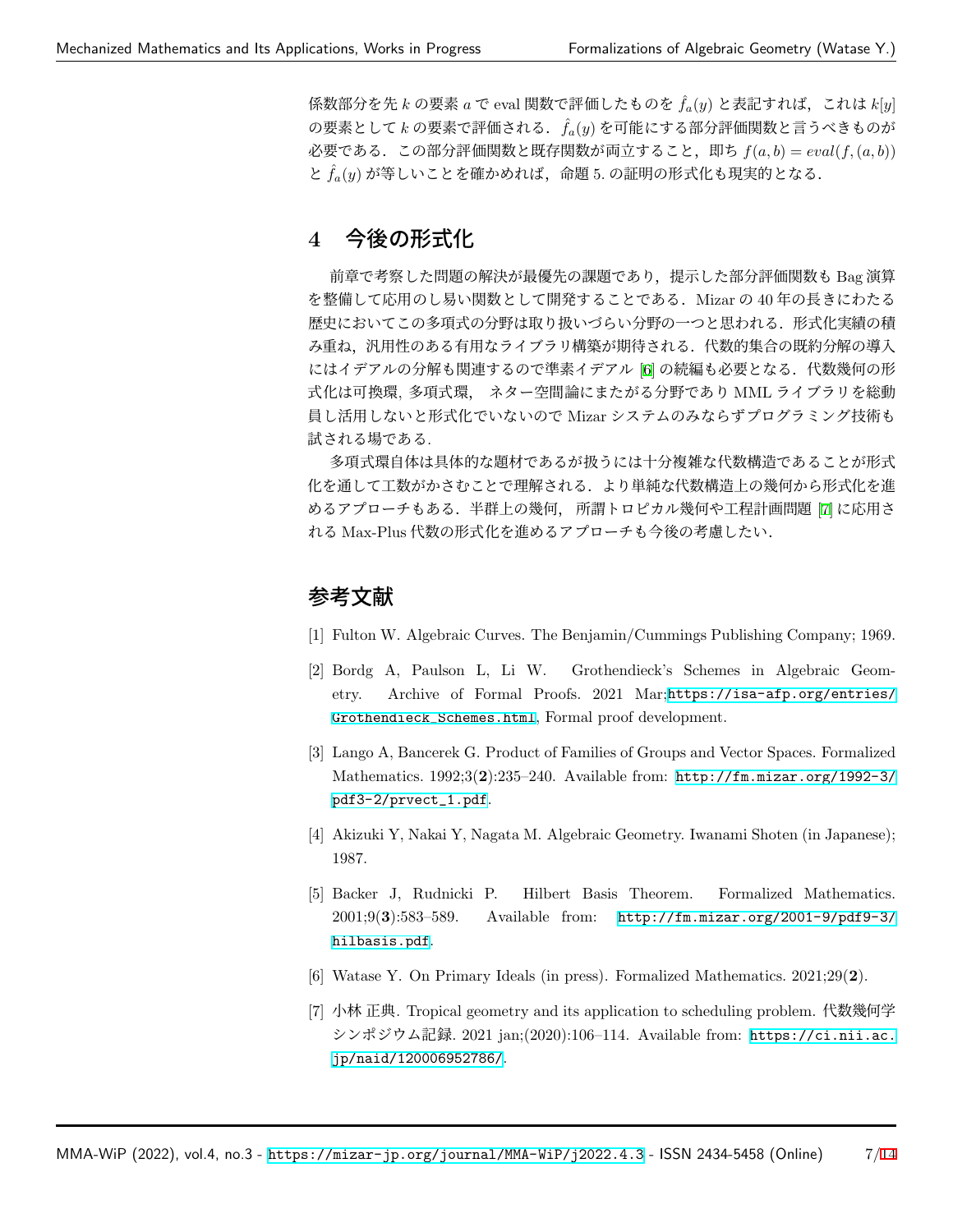## **Mizar article information**

### **Works in Progress**

**ALGGEO 1** Intrduction to Algebraic Geometry

by Yasushige Watase

**Summary:** In the article we formalized introductory basic definitions and propositions of Algebraic Geometry. The formalization in the article is covered the first half of chapter 1 of [\[1](#page-6-0)]. Namely "Algebraic Set", "Ideal of an Algebraic Set" and related propositions. Throughout the article we denote  $k^n$  a set theoretical n-ple product of a field or ring k. In actual coding  $\text{Funcs}(n, k)$  is regarded as  $k^n$ . We introduced modified evaluation function (E eval) for multivariate Polynomial and its first argument requires Element of Polynom-Ring(n,k) to avoid using transformation of Polynomial attribute to Element of Polynomial Ring.

#### Listing 10. ALGGEO<sub>-1</sub> - abstract

*:: Introduction to Algebraic Geometory I*

*:: by Yasushige Watase*

*:: :: Received May 27, 2019*

*:: Copyright (c) 2019−2021 Association of Mizar Users*

*:: (Stowarzyszenie Uzytkownikow Mizara, Bialystok, Poland).*

*:: This code can be distributed under the GNU General Public Licence*

*:: version 3.0 or later, or the Creative Commons Attribution−ShareAlike*

*:: License version 3.0 or later, subject to the binding interpretation*

*:: detailed in file COPYING.interpretation.*

*:: See COPYING.GPL and COPYING.CC−BY−SA for the full text of these*

*:: licenses, or see http://www.gnu.org/licenses/gpl.html and*

*:: http://creativecommons.org/licenses/by−sa/3.0/.*

#### **environ**

vocabularies NUMBERS, SUBSET 1, RELAT 1, ORDINAL4, FINSEQ 1, XBOOLE 0, FUNCT 1, XXREAL 0, TARSKI, NAT 1, ARYTM 3, ZFMISC 1, CARD 1, YELLOW 8, ORDINAL1, ARYTM 1, PRE POLY, QC LANG1, GROUP 1, ALGSTR 0, RLVECT 1, VECTSP 1, POLYNOM1, POLYNOM2, AFINSQ 1, FINSEQ 2, CARD 3, SQUARE 1, STRUCT 0, PARTFUN1, FINSET 1, SUPINF 2, FUNCOP 1, ALGSEQ 1, RATFUNC1, FUNCT 2, HILBASIS, VECTSP 2, CARD FIL, RSSPACE, IDEAL 1, MESFUNC1, INT 2, SETFAM 1, XCMPLX 0, PRE TOPC, POLYNOM5, LATTICES, BSPACE, NEWTON, RING 1, ALGGEO<sub>-1</sub>;

notations

TARSKI,XBOOLE 0, XTUPLE 0, ZFMISC 1, SUBSET 1, SETFAM 1, RELAT 1, FUNCT 1, ORDINAL1, RELSET 1, PARTFUN1, MCART 1, FUNCT 2, BINOP 1, DOMAIN 1, FUNCOP 1, FUNCT 4, FINSET 1, CARD 1, PBOOLE, ORDERS 1, NUMBERS, XCMPLX 0, XXREAL 0, XREAL 0, NAT 1, INT 1, MEMBERED, VALUED 0, INT 2, NAT D, CLASSES2, FINSEQ 1, FINSEQ 2, VALUED 1, RVSUM 1, AFINSQ 1, FINSEQ 7, PRE POLY, STRUCT 0, ALGSTR 0, ORDERS 2,PRE TOPC, RLVECT 1, GROUP 1, VECTSP 1, ALGSTR 1, VECTSP 2, GROUP 2, GROUP 3, POLYNOM1, ALGSEQ 1, PRVECT 1, BINOM, PÓLYNOM2, POLYNOM3, POLYNOM4, POLYNOM5, UPROOTS, GROUP 9, HURWITZ, IDEAL 1, RING 1, RING 2, POLYALG1, HILBASIS, POLYNOM7, GROEB 1, RATFUNC1, GROUP\_1A, RING\_4, HILB10\_2, FIELD\_1;

**constructors**

TARSKI, XTUPLE 0, ZFMISC 1, SUBSET 1, SETFAM 1, RELAT 1, RELAT 2, RELSET 1, RECDEF 1, DOMAIN 1, ORDINAL2, FUNCT 4, PBOOLE, NAT D, BINOP 2, FINSEQ 7, ORDERS 2, GROUP 1, GROUP 4, FVSUM 1, POLYNOM1, ALGSEQ 1, WAYBEL 4, PRVECT 1, QUOFIELD, BINOM, POLYNOM2, POLYNOM3, BAGORDER, POLYNOM4, POLYNOM5, UPROOTS, GROUP 9, HURWITZ, HILBASIS, POLYALG1, POLYNOM6, POLYNOM7, GROEB<sub>-1</sub>, RATFUNC1, GROUP<sub>-1</sub>A, RING<sub>-4</sub>, HILB10<sub>-2</sub>, FIELD<sub>-1</sub>;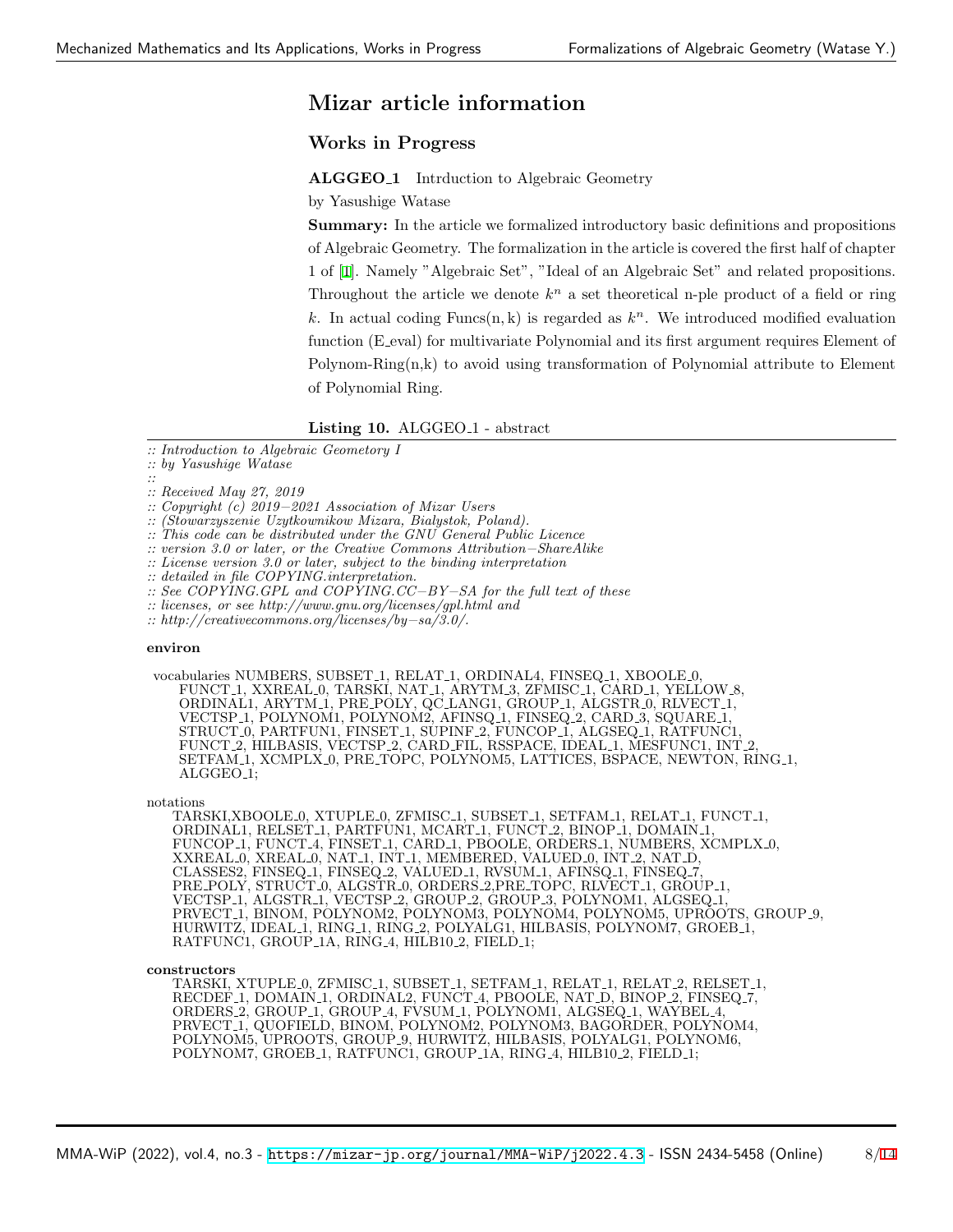registrations XBOOLE 0, RELAT 1, FUNCT 1, ORDINAL1, XREAL 0, NAT 1, CARD 1, VALUED 0, VALUED 1, RELSET 1, INT 1, STRUCT 0, VECTSP 1, PRE POLY, MEMBERED, POLYNOM2, AFINSQ<sub>-1</sub>, ORDINAL2, POLYNOM6, HILB10<sub>-2</sub>, XXREAL<sub>-0</sub>, SUBSET 1, FUNCT 2, FINSEQ 1, FINSEQ 2, MATRIX11,FVSUM 1, AFINSQ 2, FUNCOP<sub>-1</sub>, ALGSTR<sub>-1</sub>, ALGSTR<sub>-0</sub>, HILBASIS, PRVECT<sub>-1</sub>, POLYNOM7, GCD<sub>-1</sub> POLYNOM1, VECTSP 2, POLYALG1, RLVECT 1, GROUP 1A, PRE CIRC, WAYBEL 2, IDEAL 1, RING 1, RING 2, POLYNOM3, XXREAL 2, UPROOTS,POLYNOM5, PBOOLE, BAGORDER, RELAT 2, ORDERS 2, GROEB 1, TERMORD, BINOM, GROUP 1, MOD 4, RINGCAT1, ALGSEQ<sub>-1</sub>;

**requirements** NUMERALS, SUBSET, ARITHM, REAL;

definitions TARSKI, XBOOLE<sub>-0</sub>, MEMBERED, RLVECT<sub>-1</sub>, ALGSTR<sub>-0</sub>, STRUCT<sub>-0</sub>, GROUP<sub>-1</sub>, VECTSP<sub>-1</sub>, SUBSET<sub>-1</sub>, FUNCT<sub>-2</sub>;

equalities FINSEQ<sub>-1</sub>, STRUCT<sub>-0</sub>, ALGSTR<sub>-0</sub>, POLYNOM1, VECTSP<sub>-1</sub>, FINSEQ<sub>-2</sub>, ORDINAL1, SUBSET<sub>-1</sub>, AFINSQ<sub>-1</sub>, XBOOLE<sub>-0</sub>, FUNCT<sub>-2</sub>, BINOP<sub>-1</sub>, FUNCOP<sub>-1</sub>;

expansions POLYNOM1, FUNCT<sub>-2</sub>, ORDINAL1, IDEAL<sub>-1</sub>, SUBSET<sub>-1</sub>, FUNCT<sub>-1</sub>, BINOP<sub>-1</sub>, VECTSP 2, RLVECT 1, ALGSTR 0, GROUP 2, TARSKI, STRUCT 0, VECTSP 1, GROUP<sub>-1</sub>, XBOOLE<sub>-0</sub>, ZFMISC<sub>-1</sub>, GROUP<sub>-6</sub>, INT<sub>-1</sub>;

theorems TARSKI, FUNCT<sub>-1</sub>, CARD<sub>-1</sub>, NAT<sub>-1</sub>, ZFMISC<sub>-1</sub>, XREAL<sub>-1</sub>, FINSEQ<sub>-3</sub> FINSEQ 1, FINSEQ 5, FINSEQ 2, ORDINAL1, HILB10 3, XBOOLE 0, RELAT 1, PRE POLY, FUNCT 2, POLYNOM1, POLYNOM2, FUNCOP 1, PARTFUN1, XBOOLE<sub>1</sub>, RLVECT<sub>1</sub>, POLYNOM7, SUBSET<sub>1</sub>, IDEAL<sub>1</sub>, ALGSTR<sub>1</sub>, RING<sub>1</sub>, SETFAM 1, BINOM, GROUP 1, XCMPLX 1, FVSUM 1, VECTSP 2, TARSKI 0, HILBASIS, XXREAL 0, TOPZARI1;

**schemes** FINSEQ<sub>-2</sub>, NAT<sub>-1</sub>;

**begin** *:: Preliminaries*

**reserve** K **for** Field; **reserve** R **for non** degenerated comRing; **reserve** o,o1,x,x1,y,y1 **for** object; **reserve** q,I **for** Ideal **of** R; **reserve** n **for non** zero Nat; **reserve** m,d,i,j **for** Nat; **reserve** S,T **for non** empty Subset **of** Polynom−Ring(n,R); **reserve** F,G **for** FinSequence **of the** carrier **of** Polynom−Ring(n,R); **reserve** X **for non** empty **set**; **reserve** A **for non** empty **set**; **reserve** x1,x2,z **for set**; **reserve** A,B **for non** empty **set**; *:: Affine Space (X,V)* **definition** *::numerical space* **let** R, n;  ${\rm func~} \text{NumSp}(R,n) \longrightarrow {\rm non~empty~ set~ equals}$ *:: ALGGEO 1:def 1*  $Funcs(n,[\#]R);$ **end**; **reserve** t **for** Element **of** n−tuples on [#]R; **reserve** t1 **for** FinSequence **of** [#]R; **definition let** n **be** Nat; **let** K **be** Field; **let** p **be** n−element [#]K−valued XFinSequence; **func** @p −*>* Function **of** n,K **equals** *:: ALGGEO 1:def 2* p; **end**; **definition let** n **be** Nat; **let** K **be** Field;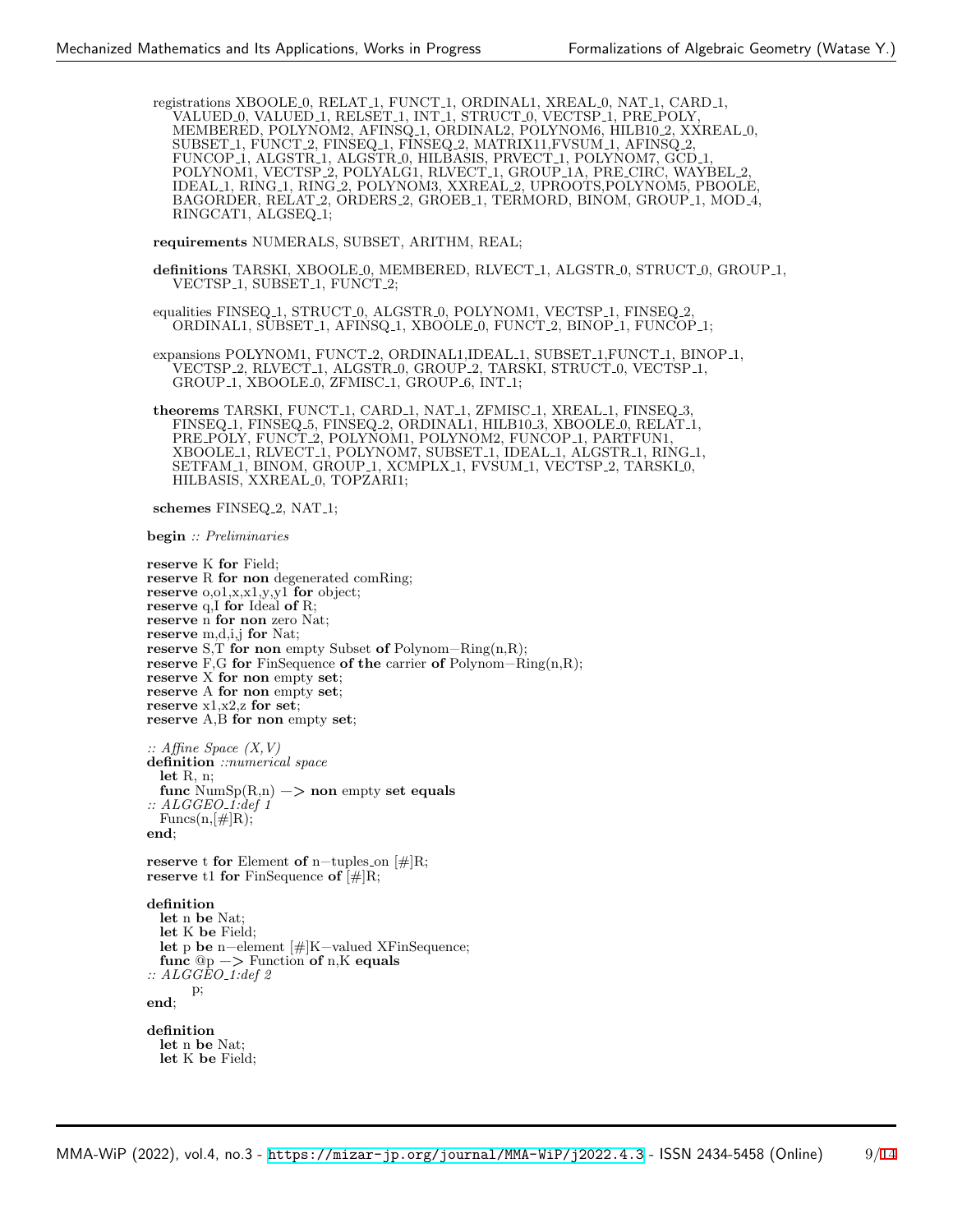**let** p **be** n−element [#]K−valued XFinSequence; **func** @p −*>* Function **of** n,K **equals** *:: ALGGEO 1:def 3* p; **end**;

**definition let** n **be** Ordinal, L **be** right zeroed add−associative right complementable well−unital distributive **non** trivial doubleLoopStr, p **be** Polynomial **of** n,L; **redefine func** *{*p*}* −*>* Subset **of** Polynom−Ring(n,L); **end**; **definition let** n **be** Ordinal, L **be** right zeroed add−associative right complementable well−unital distributive **non** trivial doubleLoopStr; **let** f **be** Element **of** Polynom−Ring (n,L),x **be** Function **of** n,L; func  $E$ <sub>-eval</sub>( $f$ <sub>,x</sub>) −> Element of L means *:: ALGGEO 1:def 4* **ex** p **be** Polynomial **of** n,**L st**  $p = f$  **& it** = eval(p,x); **end**; *::new Function for FinSeq of Polynomial is introduced* **reserve** x **for** Function **of** n,R; **definition let** R,n,F,x; **func**  $E_{eval}(F,x) \longrightarrow$  FinSequence of the carrier of R means *:: ALGGEO 1:def 5* dom **it** = dom F & for i be Nat st i in dom F holds it  $i = E$  eval(F/.i,x); **end**; **theorem** *:: ALGGEO 1:1* **for** N0 **be** Nat **for** x,F **st** len  $F = N0+1$  **holds**  $E$ \_eval(F,x) = ( $E$ \_eval(F|N0,x))^<\* $E$ \_eval(F/.(len F),x)\*>; **theorem** *:: ALGGEO 1:2* **for** x,F **st** len  $F = 0$  **holds** E\_eval(Sum  $F$ ,x) = Sum E\_eval( $F$ ,x); **theorem** *:: ALGGEO 1:3* **for** x,F **st** len  $F \leq 0$  **holds** E\_eval(Sum  $F$ ,x) = Sum E\_eval( $F$ ,x); **theorem** *:: ALGGEO 1:4* **for** F **be** FinSequence **of the** carrier **of** Polynom−Ring(n,R), x be Function of n,R holds  $E$ -eval(Sum  $F$ ,x) = Sum  $E$ -eval( $F$ ,x); **theorem** *:: ALGGEO 1:5* **for** G **be** FinSequence **of the** carrier **of** R **holds**  $G = (\text{len } G)| \rightarrow 0.R \text{ iff (for i be Nat st i in dom G holds } G.i = 0.R);$ **theorem** *:: ALGGEO 1:6* **for** n **be** Nat **holds**  $Sum (n |->0.R) = 0.R;$ **definition** *::Zero set of f* **let** R,n; **let** f **be** Polynomial **of** n,R; **func** Roots(f) −*>* Subset **of** Funcs(n,[#]R) **equals** *:: ALGGEO 1:def 6*  $\{x \text{ where } x \text{ is Function of } n, R : \text{eval}(f, x) = 0. R\};$ **end**; **theorem** *:: ALGGEO 1:7*  $Roots(0_{-}(n,R)) = Funcs(n, \lceil \# \rceil R);$ **theorem** *:: ALGGEO 1:8*  $Roots(1_{-}(n,R)) = \{\};$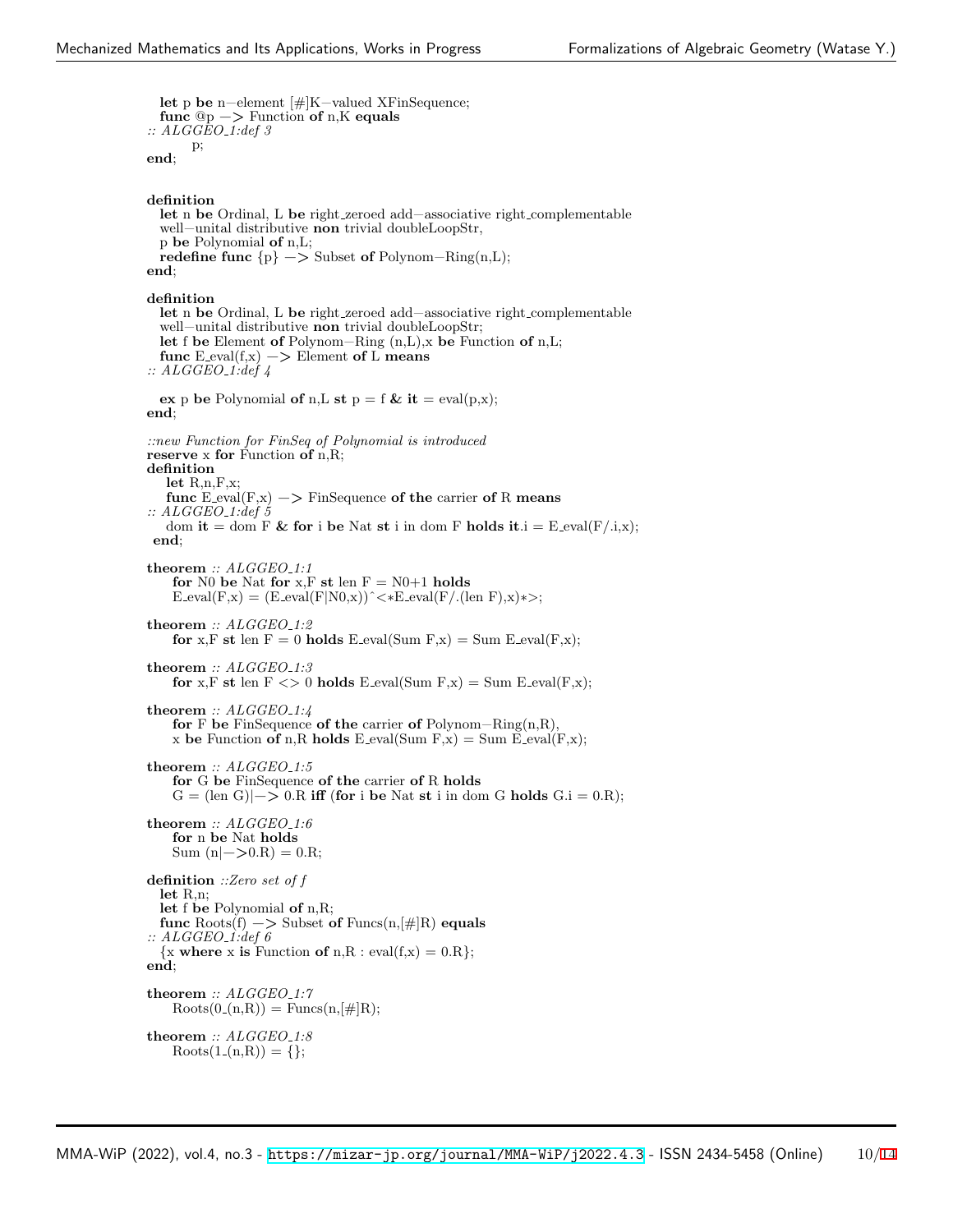*::1.2 Affine Space and Algebraic Sets ::reserve S,T for non empty Subset of Polynom−Ring(n,R);* **definition** *::Zero set of S ={F1,F2,...Fn}* **let** R,n,S; func  $\text{Zero}(S)$   $\rightarrow$  Subset of  $\text{Funcs}(n, \lvert \# \rvert R)$  **equals** *:: ALGGEO 1:def 7* meet *{*Roots(f) **where** f **is** Polynomial **of** n,R : f in S*}*; **end**; **theorem** *:: ALGGEO 1:9* **for** n,R,S **holds** *{*Roots(f) **where** f **is** Polynomial **of** n,R : f in S*} <> {}*; **theorem** *:: ALGGEO 1:10*  $Zero(S) = \{\}\$ implies *{*x **where** x **is** Function **of** n,R : **for** f **be** Element **of** Polynom−Ring(n,R) st f in S holds  $E$ -eval(f,x) = 0.R} ={}; **theorem** *:: ALGGEO 1:11*  $Zero(S) \iff \{\}$  implies  $Zero(S) =$ *{*x **where** x **is** Function **of** n,R : **for** f **be** Element **of** Polynom−Ring(n,R) st f in S **holds** E\_eval(f,x) =  $0.R$ }; **theorem** *:: ALGGEO 1:12*  $Zero(S)$  = *{*x **where** x **is** Function **of** n,R : **for** f **be** Element **of** Polynom−Ring(n,R) **st** f in S **holds** E\_eval(f,x) =  $0.R$ }; **theorem** *:: ALGGEO 1:13* **for** p be Polynomial of n,R holds  $Zero(\{p\}) = Roots(p)$ ; **theorem** *:: ALGGEO 1:14* **for** o **be** Function **of** n,R **holds** (**not** o in Zero (S)) **implies** (**ex** f **be** Polynomial **of** n,R **st** f in S **& not** o in Roots(f)); **theorem** *:: ALGGEO 1:15*  $Zero({0(n,R)}$  = Funcs(n,[#]R); **theorem** *:: ALGGEO 1:16*  $S \subset T$  **implies** Zero<sub>-</sub>(T)  $c =$  Zero<sub>-</sub>(S); **theorem** *:: ALGGEO 1:17*  $Zero(S\Y) = Zero(S)/\Zero(T);$ *::::::::::::::::::::::::::::::::::::::::::::::::::::::::2.10.2021* **theorem** *:: ALGGEO 1:18*  $Zero(S) = Zero(S-Ideal);$ **definition let** R,n; **let** IT **be** Subset **of** Funcs(n,[#]R); **attr** IT **is** zero points derived **means** *:: ALGGEO 1:def 8* **ex** S **be non** empty Subset **of** Polynom–Ring(n,R) **st** IT = Zero<sub>-</sub>(S); **end**; **theorem** *:: ALGGEO 1:19*  $|\#| \text{Funcs}(n, |\#| R)$  is zero-points-derived; registration **let** R,n; **cluster** zero points derived **for non** empty Subset **of** Funcs(n,[#]R); **end**; **definition**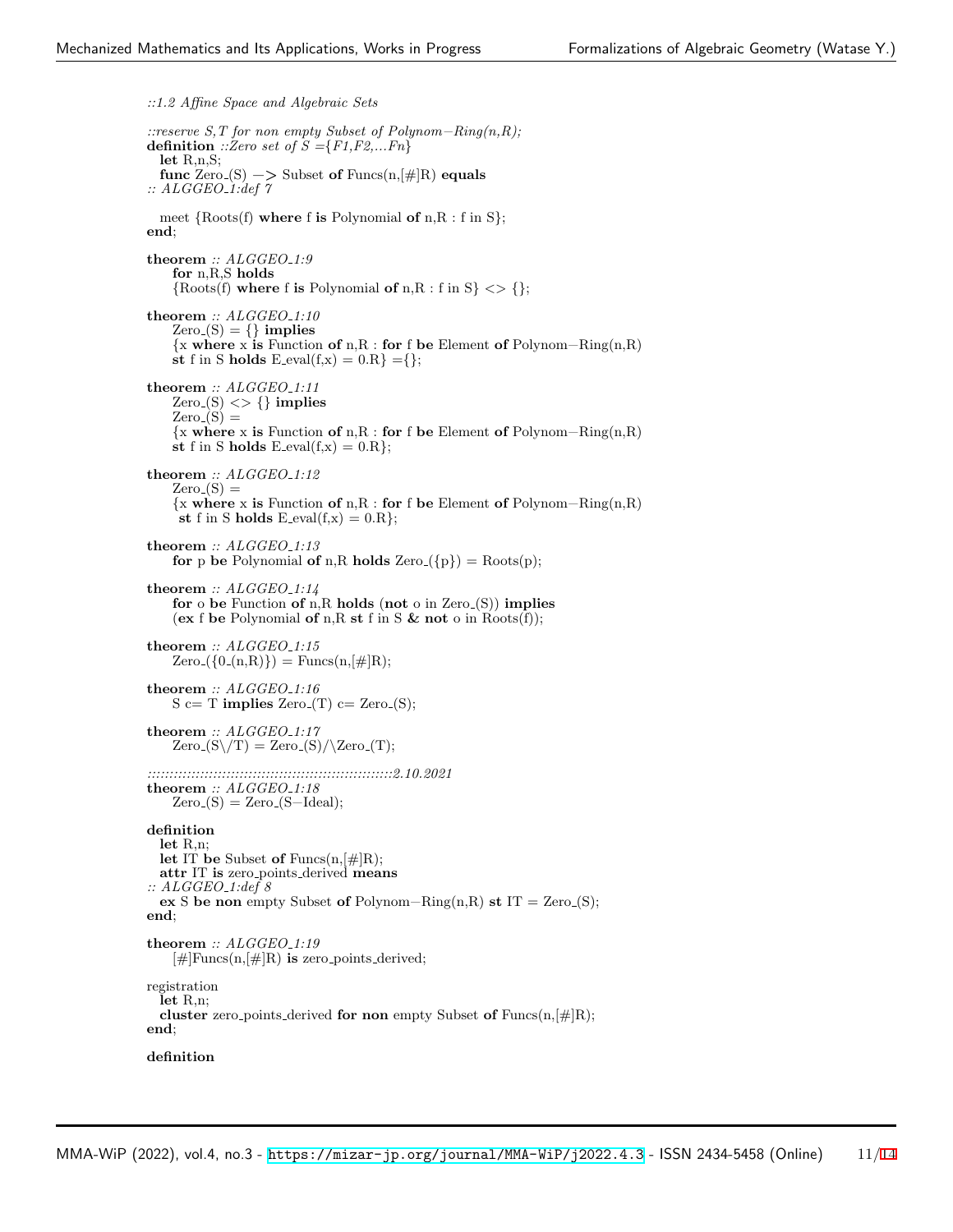**let** n,R; **mode** Algebraic Set **of** n,R **is** zero points derived **non** empty Subset **of** Funcs(n,[#]R); **end**; **definition let** R,n; **let** IT **be** Subset **of** Funcs(n,[#]R); **attr** IT **is** Alg Set **means** *:: ALGGEO 1:def 9* **ex** S **be non** empty Subset **of** Polynom–Ring(n,R) **st** IT = Zero<sub>-</sub>(S); **end**; **theorem** *:: ALGGEO 1:20* **for** Z **be** Algebraic Set **of** n,R **holds ex** I **be** Ideal **of** Polynom–Ring(n,R) **st**  $Z = \text{Zero}(I);$ **theorem** *:: ALGGEO 1:21* **for** R **be non** degenerated domRing, f,g **be** Polynomial **of** n,R **holds**  $Zero({f*'g}) = Zero({f}) \ \lor \ Zero({g})$ ; **theorem** *:: ALGGEO 1:22 :::Integral Domain requires* **for** R **be non** degenerated domRing, I,J **be** Ideal **of** Polynom−Ring(n,R), M **be non** empty Subset **of** Polynom−Ring(n,R) **st** M = rng ((**the** multF **of** Polynom−Ring(n,R))*|*[:I,J:]) **holds**  $Zero_{\text{I}}(I) \setminus \text{Zero}_{\text{I}}(J) = Zero_{\text{I}}(M);$ **theorem** *:: ALGGEO 1:23* **for** a **be** Element **of** R,x,i **be** Element **of** n **holds** 1.1(i,R) **is** Polynomial **of** n,R & a $|(n,R)$  **is** Polynomial **of** n,R; **definition let** n,R; **let** a **be** Function **of** n,R, i **be** Element **of** n; **func** wpoly(a,i) −*>* Element **of** Polynom−Ring(n,R) **equals** *:: ALGGEO 1:def 10*  $1\text{I}(i,R) - (a.i)*1\text{I}(n,R);$ **end**; **definition let** n,R; **let** a **be** Function **of** n,R; **func** polyset(a) −*>* **non** empty Subset **of** Polynom−Ring(n,R) **equals** *:: ALGGEO 1:def 11 {* f **where** f **is** Element **of** Polynom−Ring(n,R): **ex** i **be** Element **of** n **st**  $f = \text{wpoly}(a,i)$ }; **end**; **theorem** *:: ALGGEO 1:24* for a be Function of n,R holds Zero<sub>-</sub>(polyset(a)) =  $\{a\}$ ; **definition let** X **be non** empty **set**; **mode** Point **of** X **is** 1−element Subset **of** X; **end**; *::1.3 The Ideal of a Set of Points* **reserve** X,Y **for** Subset **of** Funcs $(n, \lceil \# \rceil R)$ ; **reserve** a **for** Function **of** n,R; **definition** *::Ideal of X c= Funcs(n,R);* **let** R, n, X; **func** Ideal X −*>* **non** empty Subset **of** Polynom−Ring(n,R) **equals** *:: ALGGEO 1:def 12*  $\{f$  **where**  $f$  **is** Polynomial **of**  $n, R : X \subset R$ oots $(f)$ ; **end**; **theorem** *:: ALGGEO 1:25*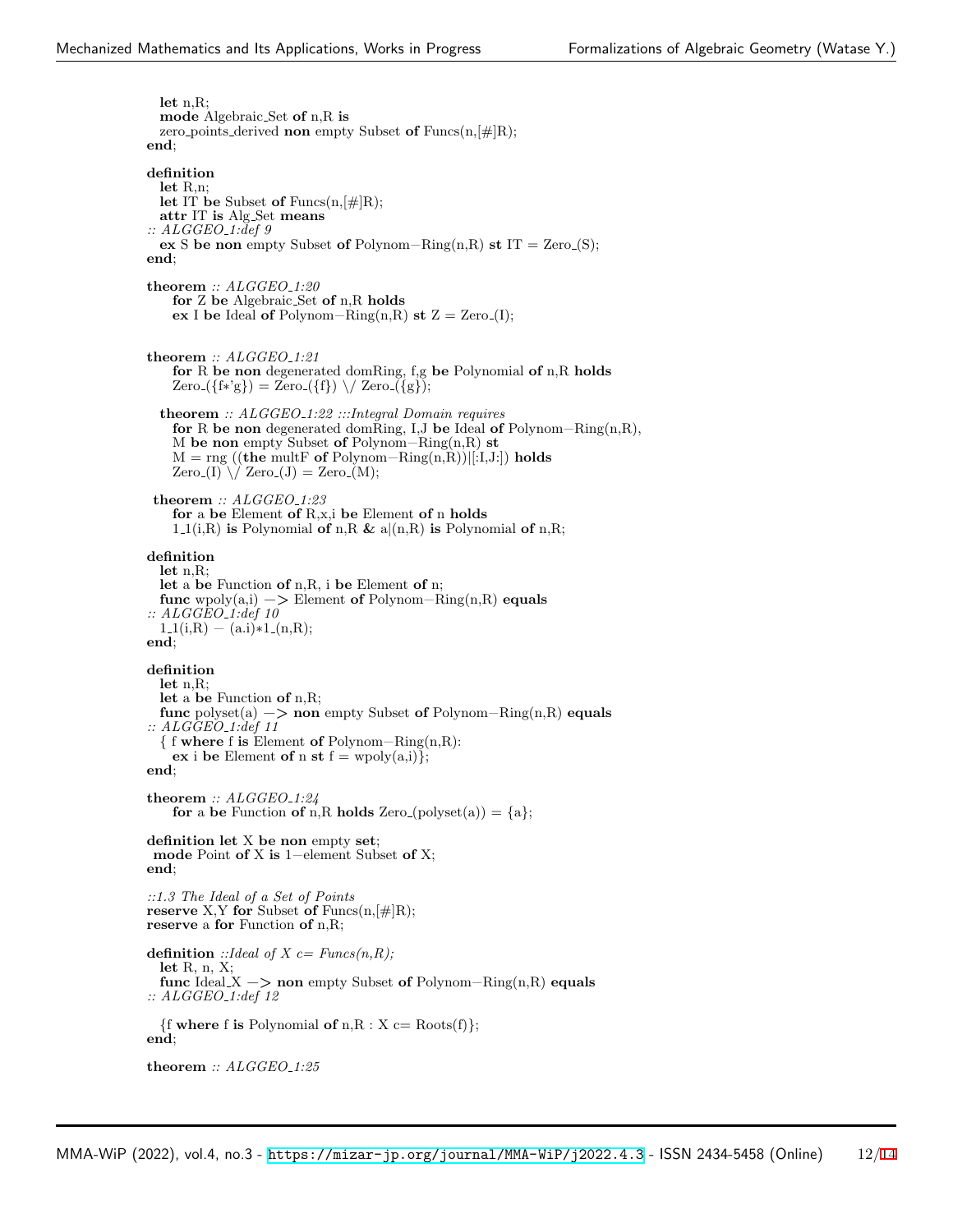**for** p, q **being** Element **of** Polynom−Ring(n,R) **st** p in Ideal X **&** q in Ideal X **holds**  $p + q$  in Ideal X; **theorem** *:: ALGGEO 1:26* **for** a, p **being** Element **of** Polynom−Ring(n,R) **st** p in Ideal X **holds** a∗p in Ideal X; **theorem** *:: ALGGEO 1:27* **for** a, p **being** Element **of** Polynom−Ring(n,R) **st** p in Ideal X **holds** p∗a in Ideal X; **theorem** *:: ALGGEO 1:28* **for** X **holds** Ideal X **is** Ideal **of** Polynom−Ring(n,R); registration **let** R, n, X; **cluster** Ideal X −*>* add−closed **for** Subset **of** Polynom−Ring(n,R); **cluster** Ideal X −*>* right−ideal **for** Subset **of** Polynom−Ring(n,R); **end**; *::(6) If X c= Y , then I(Y) c= I(X). ::(7) I({}) = k[X1,...,Xn]; I(An) = (0) if k is an infinite field; ::I({(a1,...,an)}) = (X1 − a1,...,Xn − an) for a1,...,an \in k. ::(8) S c= I(V(S))for any set S of polynomials; X c= V (I(X))for any set X of ::points.*  $\therefore$ :(9) V (I(V (S))) = V (S) for any set S of polynomials, and I(V (I(X))) = I(X) ::for any set X of points. So if V is *an algebraic set,*  $V = V (I(V))$ *, and* ::if I is the ideal of an algebraic set,  $I = I(V(I))$ . **theorem** *:: ALGGEO 1:29 ::(6)*  $X \subset Y$  **implies** Ideal  $Y \subset Y$  Ideal  $X$ ; **theorem** *:: ALGGEO 1:30 ::(7)*  $X = \{\}\$ implies Ideal  $X = [\#]$ Polynom–Ring $(n, R);$ **theorem** *:: ALGGEO 1:31 ::(7)*  $X = \text{Funcs}(n, \lbrack\# \rbrack R)$  **implies**  $\{0 \cdot \text{Polynom} - \text{Ring}(n, R)\}$  c= Ideal\_(X); **theorem** *:: ALGGEO 1:32* **for** S **be non** empty Subset **of** Polynom−Ring(n,R) **holds** S c= Ideal (Zero (S)); **theorem** *:: ALGGEO 1:33*  $S \subset \text{Ideal}_2(\text{Zero}_S);$ **theorem**  $::$   $ALGGEO_1:34::(8)$  $X \n \text{c} = \text{Zero}(Ideal.X);$ **theorem** *:: ALGGEO 1:35 ::(9)*  $Zero_{\text{[Ideal_{\text{[Zero}}S)}} = Zero_{\text{[S]}}$ **theorem** *:: ALGGEO 1:36 ::(9)*  $Ideal_{\mathcal{L}}(Zero_{\mathcal{L}}(Ideal_{\mathcal{X}})) = Ideal_{\mathcal{X}};$ **theorem** *:: ALGGEO 1:37 ::(9)* **for** X be Algebraic Set of n,R holds  $X = \text{Zero}(\text{Ideal}X);$ **definition let** R,n; **let** IT **be** Algebraic Set **of** n,R; **attr** IT **is** reducible **means** *:: ALGGEO 1:def 13* **ex** V1,V2 **be** Algebraic Set **of** n,R **st** IT = V1  $\setminus$  V2 & V1 <> V2; **end**; **notation**